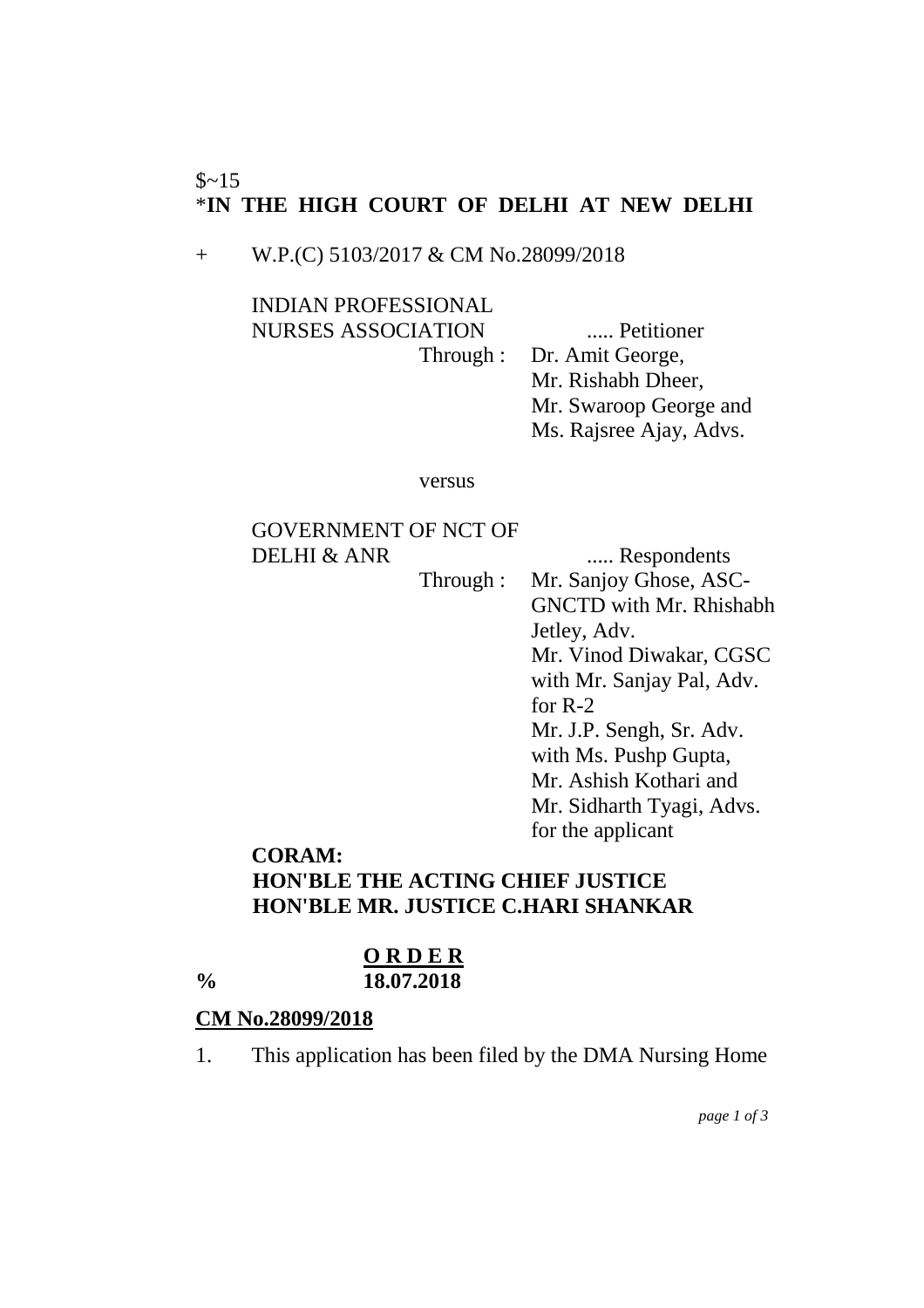& Medical Establishment Forum (a wing of the Delhi Medical Association). The applicant states that it is interested in the subject matter of the writ petition which relates to fixation of the norms for nurses in private medical establishments.

2. Appearing for the petitioner Dr. Amit George and Mr. Sanjoy Ghose, ASC for the Govt. of NCT of Delhi vehemently dispute the factual narration made in the application. However, leaving aside the contentious averments in the application, it cannot be denied that the applicant, which is a forum of private nursing homes and medical establishments, would be interested in the subject matter of this writ petition.

3. Therefore, without prejudice to the objections and contentions of the petitioner and the Govt. of NCT of Delhi to the factual narrations in the application, it is directed that the applicant is permitted to be impleaded as party/respondent no.3 in this petition.

This application is allowed in the above terms.

# **W.P.(C) 5103/2017**

1. Let the amended memo of parties be filed within one week from today.

2. Ms. Pushp Gupta, learned counsel for the newly added respondent no.3 accepts notice in the writ petition. Let copies of the paper book be furnished to the respondent no.3. Let replies to the writ petition and the reports filed by the Govt. of NCT of Delhi